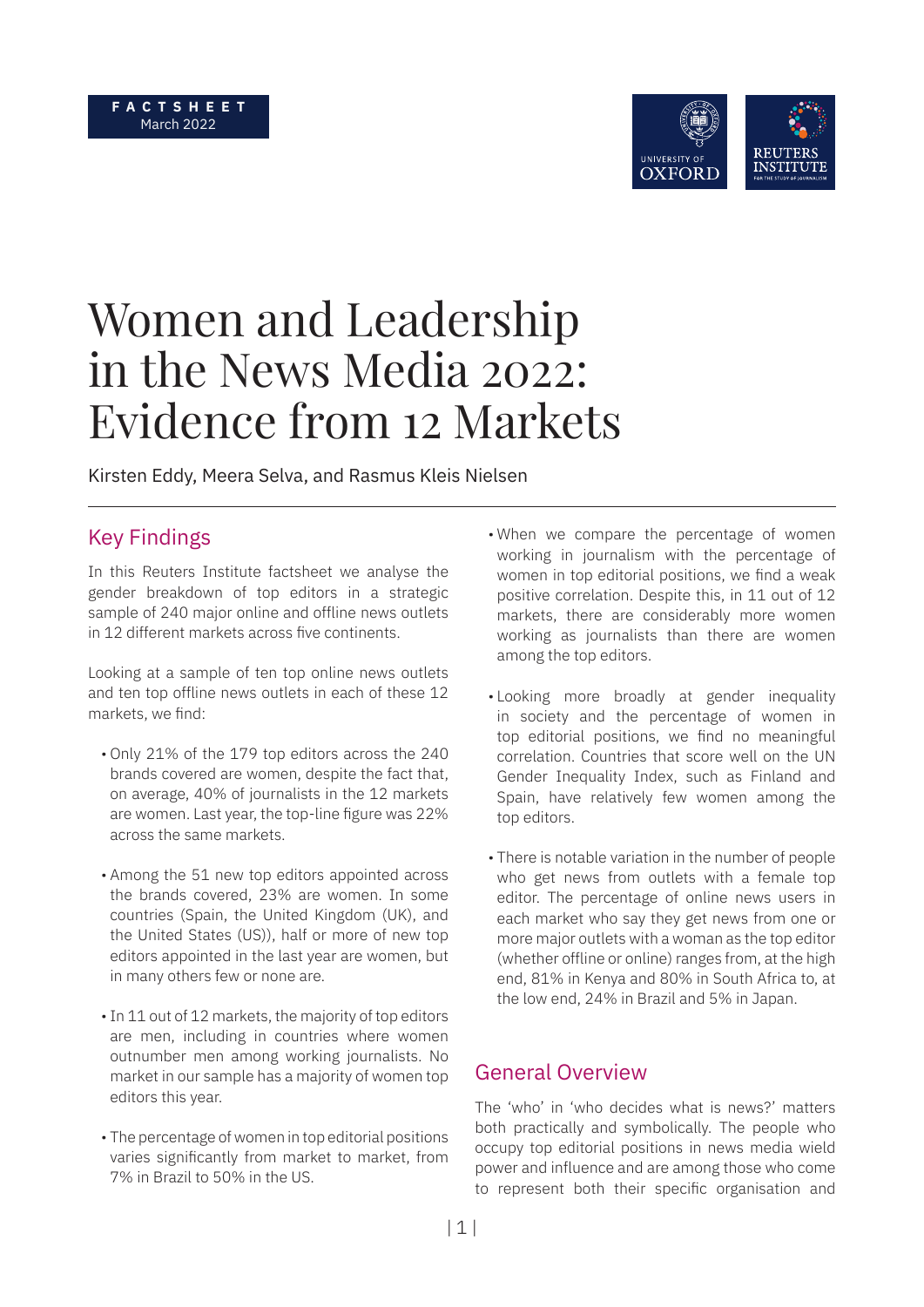the industry as a whole. They shape what news and newsrooms look like (Griffin 2014) and play a role in how journalism is seen by audiences (Duffy 2019). Therefore, it is important to track who they are and document the extent to which they represent the wider public in all its difference and diversity.

One aspect of this issue is the gender of top editors. Scholars have shown, for example, that there can be differences in news coverage between newsrooms run by women versus those run by men (Beam and Di Cicco 2010; Byerly and McGraw 2020; Shor et al. 2015). More broadly, in this time of reckoning there is greater scrutiny of how the news media are doing in recognising and addressing many longstanding social inequalities, both externally and internally (Callison and Young 2019). In 2020, we started mapping the gender of top editors at a sample of major outlets across a range of markets to help facilitate this (Andı et al. 2020; Robertson et al. 2021). We continue that work here.

Our analysis complements important research conducted by others working on the status of women in the news media, including international reports such as the Global Media Monitoring Project's *Who Makes the News?* report (most recently, Macharia 2021), a report from Luba Kassova on the missing perspectives of women in news, work by the United Nations Educational Scientific and Cultural Organisation (UNESCO) and the International Center for Journalists (ICFJ) on online violence targeting women journalists, nationally focused research (for example, from the American Society of News Editors Newsroom Diversity Survey, the Women's Media Center, and the recent UK *The Gender News Gap* report by Women in Journalism), and work by a range of academics (e.g. Carter et al. 2019; Eckert and Assmann 2021; Harmer 2021).

# Methods and Data

Building on and extending our work from past years (Andı et al. 2020; Robertson et al. 2021), we examine a strategic sample of 12 markets with varying levels of gender equality, as measured by the UN Gender Inequality Index. We include the same 12 markets we covered in 2021, ten of which we also covered in 2020. To get an overview of global differences and similarities, we include a diverse selection of markets from multiple continents. To be able to leverage available data on the journalistic profession and on news and media use, we include 12 markets from

those covered in *Worlds of Journalism* (Hanitzsch et al. 2019) and in the Reuters Institute *Digital News Report 2021* (Newman et al. 2021). The 12 markets included in the sample are: Kenya and South Africa in Africa; Hong Kong, Japan, and South Korea in Asia; Finland, Germany, Spain, and the UK in Europe; Mexico and the US in North America; and Brazil in South America.

In terms of data collection, our approach is identical to previous years. In each market we focused on the top ten offline (TV, print, and radio) and online news brands in terms of weekly usage, as measured in the Reuters Institute *Digital News Report 2021* (Newman et al. 2021). Our focus on the most widely used offline and online brands means that some important outlets with more limited reach are not included in the sample (in the UK, for example, the *Economist* and the *Financial Times*, both of whom have a female editorin-chief, are not in the sample). Because of changes in the most widely used brands, and our focus on the top ten offline and online brands, there has been some turnover in the specific brands included in the analysis: 217 of the 240 brands covered in 2021 are included in the analysis again this year.

The data were collected in February 2022. We identified the top editor for each brand by checking their official webpages. We looked for the editorin-chief or nearest equivalent, e.g. executive editor or head of news for TV. The exact terminology varies from country to country and organisation to organisation, but in most cases it is possible to identify a single person. We refer to the individuals identified collectively as the top editors. It is important to note that this, of course, does not imply that the top editor is the only person who matters, or even is always the most important person in terms of day-to-day editorial decision-making. For example, as Director General, Tim Davie is both the Chief Executive Officer of the BBC and its editor-in-chief, both offline and online. So here he is coded as the top editor for the BBC both offline and online, even though Deborah Turness has been appointed as the BBC's CEO of news and current affairs.

The individuals identified were double-checked by journalists from the market in question who have been Journalist Fellows at the Reuters Institute, as well as by academic partners and our researchers. In some cases we also contacted the brands or their press offices to confirm who is their top editor. Where organisations responded, we always deferred to their judgement. In some cases where an organisation has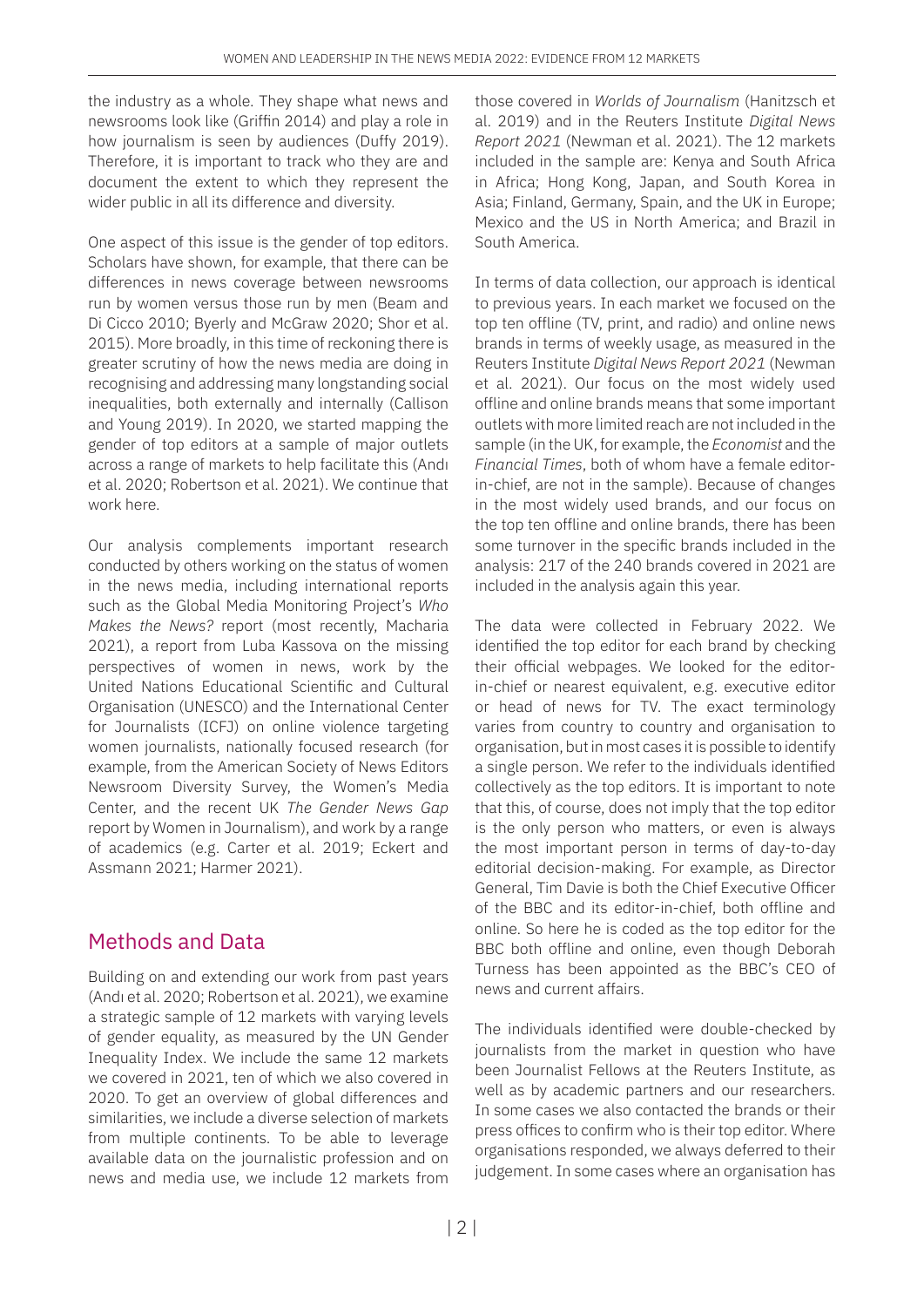not responded to our query and where there is no single, clearly designated editor-in-chief, or roles and responsibilities across online and offline parts of the same outlet are unclear, we have made a judgement call as to who to code as the top editor of the outlet in question. Gender is not binary, but as far as we are able to ascertain, every editor in the sample identifies as either a woman or a man. We coded observations as missing in cases where both online and offline versions of the same brand share a top editor. In 2022, the analysis covers a total of 179 individuals across the 240 brands included. Some top editors were stepping down at or around the time of data collection (for example, Martin Clarke at MailOnline in the UK and Phathiswa Magopeni at SABC News in South Africa). In these cases, where no replacement had been announced by late February 2022, we chose to keep the outgoing top editor listed as is, and we include here the top editor as of late February.

### Findings

Based on this dataset, we find that 21% of the 179 top editors across the 240 brands covered are women. On average, this is substantially below the 40% of journalists in the 12 markets who are women. There has been significant change in many of the countries covered, but the top-line figure is one percentage point below last year's.

Looking exclusively at the 217 brands we covered last year that are included again this year, there has

been some turnover in top editorial positions, but how much varies greatly from market to market. In several markets there are few new top editors among the brands covered both this year and last, while a few other markets have seen greater turnover, especially Mexico and South Korea. Across the 217 brands covered in both 2022 and 2021, 23% of the top editors were women, down from 24% last year.

Of the 51 new top editors appointed across the brands covered, 23% are women. In some countries (Spain, the UK, and the US), half or more of new top editors appointed in the last year are women, but in many others, few or none are.

Despite the increasing industry focus on lack of diversity in the news media, we find no clear overall trend towards greater gender equality in top editorial positions over the past year.

As is clear from Figure 1, the percentage of women in top editorial positions continues to vary significantly across the 12 markets we cover. In Brazil, just 7% of the top editors among the brands in our sample are women (down from 12% last year). In the US, the figure is 50% (up from 47% last year). In 11 out of 12 markets, the majority of top editors are men.

Comparing 2021 and 2022 data, we can see that while a few markets have seen a growing share of women among top editors, several others have seen declines.





Source: Data collected by the Reuters Institute for the Study of Journalism on the gender of top editors at 240 news outlets in 2021 and 2022.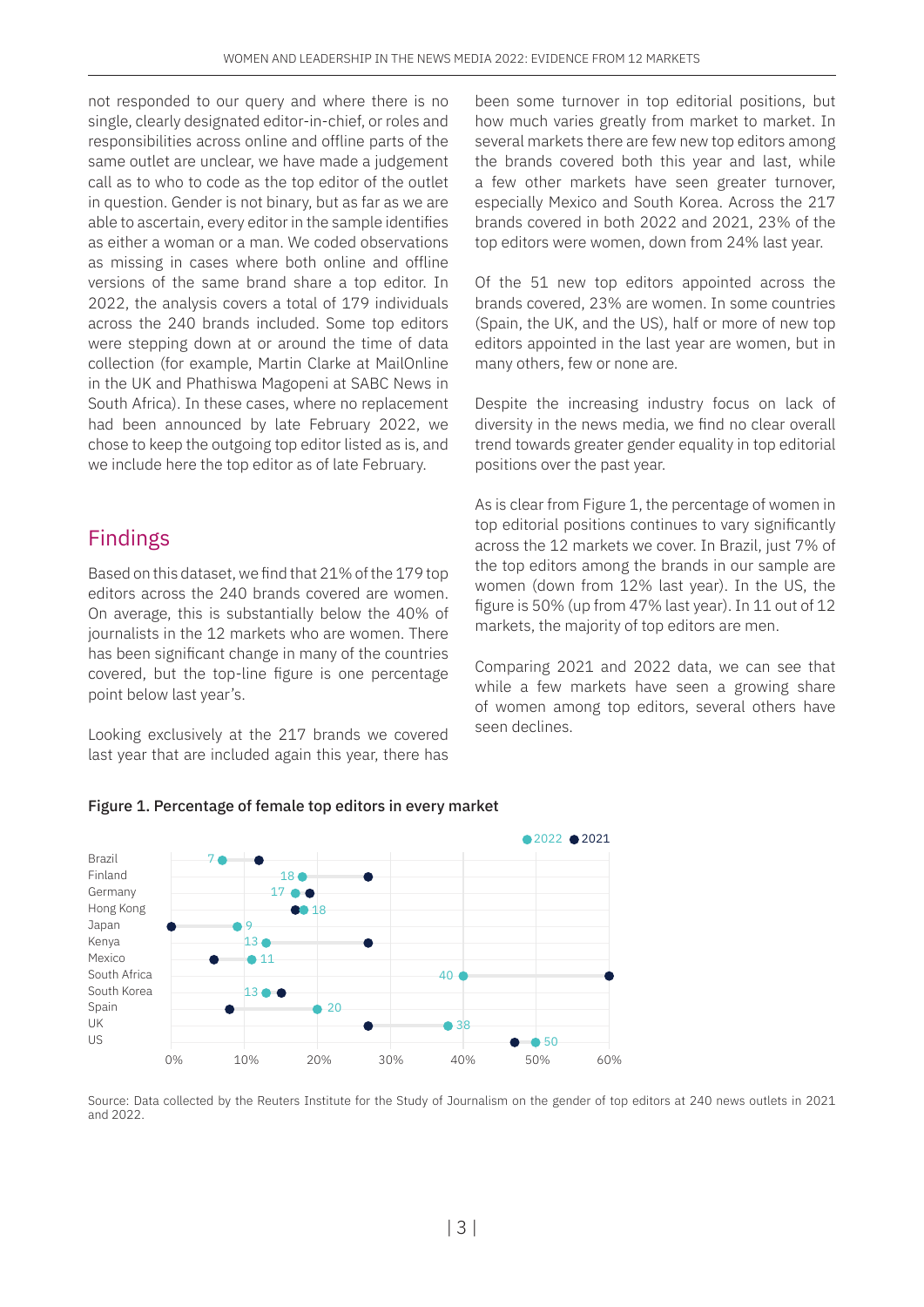In Figure 2, we look at the relationship between the proportion of women working in journalism and the percentage of women in top editorial positions, relying on data from *Worlds of Journalism* (Hanitzsch et al.  $2019$ ).<sup>1</sup> As in previous years, we find a (weak) positive correlation. As we have noted before, correlation does not necessarily entail causation.

Despite this pattern, there are considerably more women working as journalists than there are women among top editors in all markets covered, except the US.



Figure 2. Percentage of female journalists vs. percentage of female top editors

Source: Data on top editors at 240 news outlets collected by the Reuters Institute for the Study of Journalism. Data on female journalists from *Worlds of Journalism* (2012–2016).

If we look at the percentage of women in top editorial positions in the context of data on gender inequality in society more broadly, relying on data from the UN Gender Inequality Index (2020), as shown in

Figure 3, we find no clear interpretable pattern across 11 markets (Hong Kong is not included in the UN Gender Inequality Index).





Source: Data on top editors at 240 news outlets collected by the Reuters Institute for the Study of Journalism. Data on gender inequality from the United Nations 2020 Gender Inequality Index (UN GII), with categories scored from worst to best.

<sup>1</sup> The data from *Worlds of Journalism* (Hanitzsch et al. 2019) used in this analysis were collected from 2012–2016.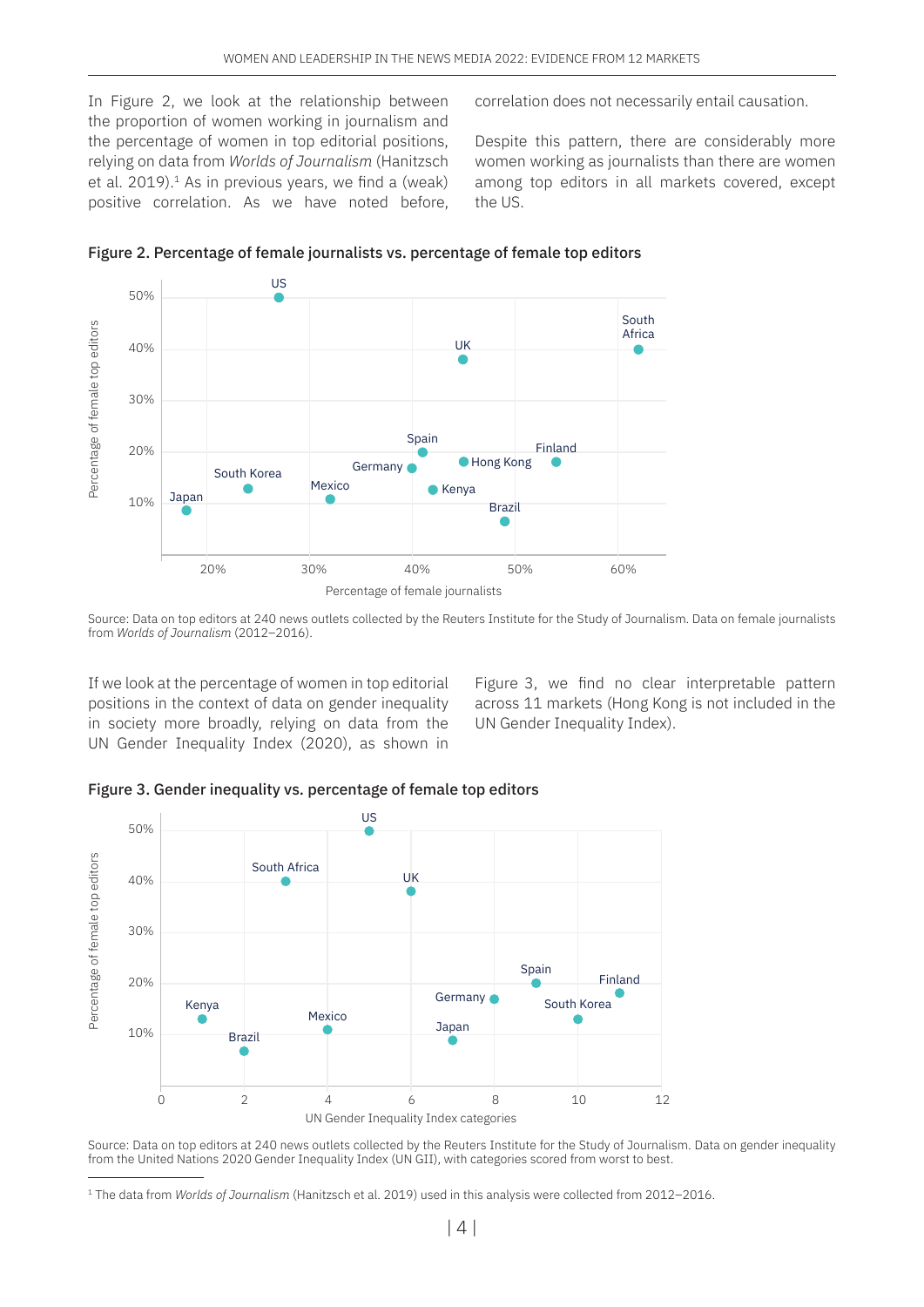The continued absence of a positive correlation suggests dynamics internal to journalism and the news media influence both career paths and the gender composition of top editorial ranks, above and beyond wider structural factors. This has also been suggested by many country-specific studies, such as the UK's Women in Journalism report, *The Gender News Gap*. Several countries covered here illustrate that higher gender equality, as measured by the UN Gender Inequality Index, does not in itself mean more women in top editorial positions.

Finally, by combining the data collected for this Reuters Institute factsheet with data from the Reuters Institute *Digital News Report 2021* (Newman et al. 2021), we can establish the proportion of people in each of the 12 markets covered who access news from at least one major news outlet with a woman as the top editor.

As Figure 4 shows, the share of online news consumers who say that they read news from at least one major outlet with a female top editor ranges from, at the high end, 81% in Kenya and 80% in South Africa to, at the low end, 24% in Brazil and 5% in Japan. This year, in the majority of the markets covered, less than half of internet news users have accessed news from at least one major outlet with a female top editor in the past week. The average across all markets covered is 47%, two percentage points down from last year.





Source: Data collected by the Reuters Institute for the Study of Journalism on the gender of top editors at 240 news outlets in 2021 and 2022. Data on news audiences from the Reuters Institute *Digital News Report 2021*.

# Conclusion

In this Reuters Institute's factsheet, we have analysed the gender breakdown of top editors at a strategic sample of 240 major online and offline news outlets in 12 different markets across five continents. We have found that the clear majority of top editors across the sample are men. Only one country has an equal number of female and male top editors. While there is a weak positive correlation between the percentage of women working as journalists and the percentage of women among top editors, there continues to be a lower proportion of women in top roles than women in the profession as a whole. This is in line with years of research documenting vertical segregation in the news industry (e.g. Franks 2013) and with many journalists' own sense that career progression in the profession is more difficult for

women than for men (as documented in, for example, *The Gender News Gap*). As in previous years, we find no clear interpretable relationship between overall gender equality in society and the percentage of women among top editors, underlining that there are specific dynamics at play in journalism and the news media.

While the last year has seen an increasing reckoning with the frequent lack of diversity in newsrooms, especially in top positions, we find no clear overall trend towards greater gender equality in top editorial positions from 2021 to 2022. Among the 51 new top editors appointed across the brands covered, 23% are women, two percentage points higher than the average across the whole sample but still a small minority.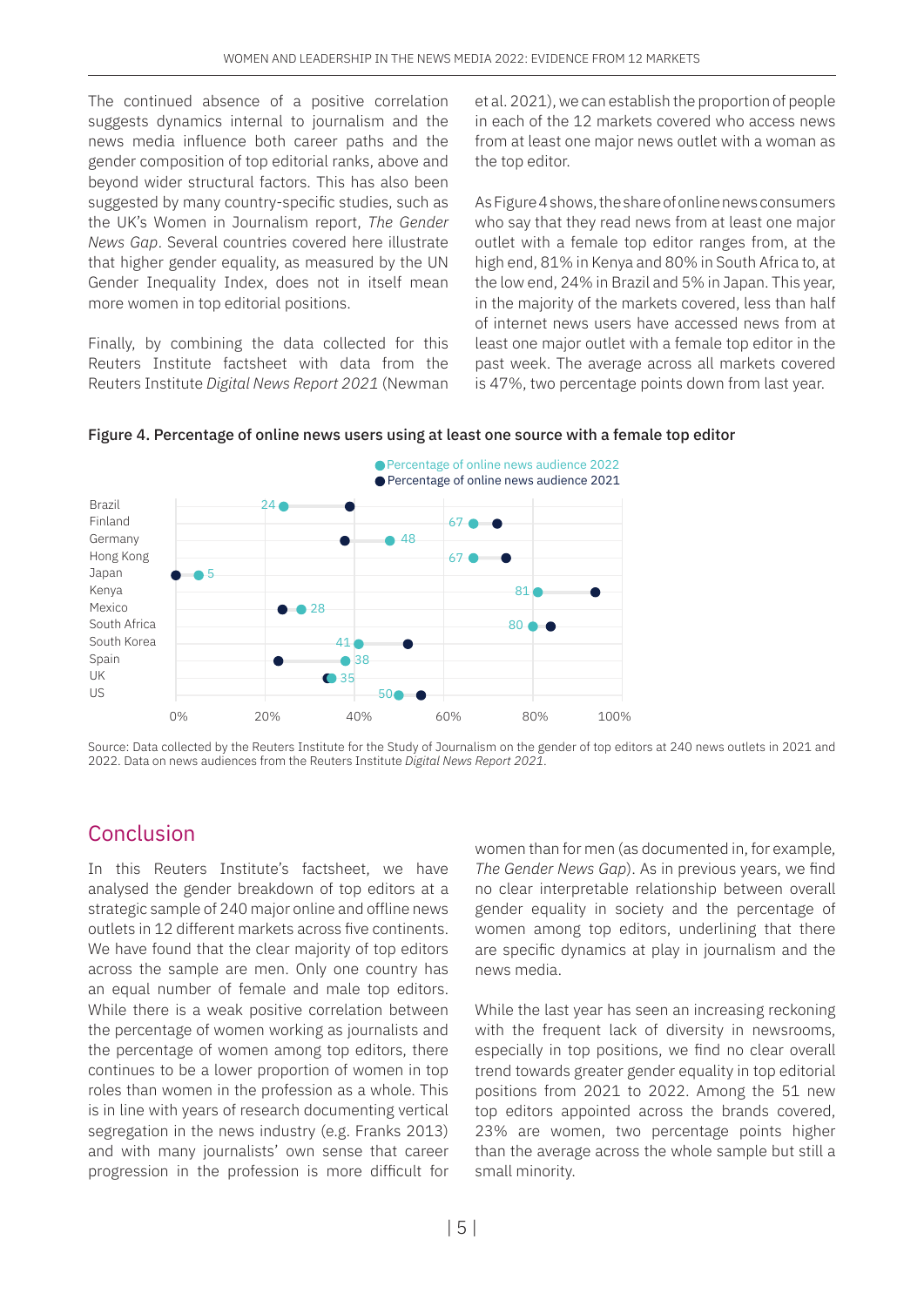So despite greater public focus on diversity, we find no significant evidence of change, at least at the level of top editors. Perhaps research suggesting many leaders in news media across the world believe their organisations already do a good job in terms of gender diversity – and findings documenting that many of them do not collect or make available data about their newsroom leadership and do not have anyone formally in charge of diversity, equity, and inclusion – helps to explain why practical progress in many cases continues to lag behind public declarations (Cherubini et al. 2021).

Prominent voices are driving an ongoing debate about diversity (and lack thereof) in the news media, and some organisations do collect and sometimes publicise data on their own individual track record. Media including the BBC, the *New York Times*, and the Televisa Group make at least some data publicly available, and others are part of the BBC's 50:50 Project tracking who features in their news. But most news media do not. Because it is important in itself to know who gets to decide what is news – and because such ongoing documentation can enable accountability and inform debates that some research suggests in itself can contribute to change (Eckert and Assmann 2021) – we will continue to repeat this analysis and publish new data in 2023 to track developments in gender equality among top editors across the world.

# References

- Andı, S., Selva, M., Nielsen, R. K. 2020. *Women and Leadership in the News Media 2020: Evidence from Ten Markets*. Oxford: Reuters Institute for the Study of Journalism.
- Beam, R. A., Di Cicco, D. T. 2010. 'When Women Run the Newsroom: Management Change, Gender, and the News', *Journalism and Mass Communication Quarterly* 87, 393–411.
- Byerly, C. M., McGraw, K. A. 2020. 'Axes of Power: Examining Women's Access to Leadership Positions in the News Media', in M. Djerf-Pierre and M. Edström (eds), *Comparing Gender and Media Equality across the Globe: A Cross-National Study of the Qualities, Causes, and Consequences of Gender Equality in and through the News Media*. Gothenburg: Nordicom, University of Gothenburg, 191–232.
- Callison, C., Young, M. L. 2019. *Reckoning: Journalism's Limits and Possibilities*. Oxford: Oxford University Press.
- Carter, C., Steiner, L., Allan, S. (eds). 2019. *Journalism, Gender and Power*. 1st edition. London and New York: Routledge.
- Cherubini, F., Newman, N., Nielsen, R. K. 2021. *Changing Newsrooms 2021: Hybrid Working and Improving Diversity Remain Twin Challenges for Publishers*. Oxford: Reuters Institute for the Study of Journalism.
- Clark, M. D. 2019. *ASNE Newsroom Diversity Survey*, News Leaders Association, [https://www.](https://www.newsleaders.org/2019-diversity-survey-results) [newsleaders.org/2019-diversity-survey-results](https://www.newsleaders.org/2019-diversity-survey-results) (Accessed Feb. 2022).
- Duffy, A. 2019. 'Out of the Shadows: The Editor as a Defining Characteristic of Journalism', *Journalism* 22.3 (2021): 634–49.
- Eckert, S., Assmann, K. 2021. 'The "ProQuote" Initiative: Women Journalists in Germany Push to Revolutionize Newsroom Leadership', *Feminist Media Studies*, 1–18.
- Franks, S. 2013. *Women and Journalism*. Oxford: Reuters Institute for the Study of Journalism.
- Griffin, A. 2014. *Where are the Women? Why we Need More Female Newsroom Leaders*, Nieman Reports, [https://niemanreports.org/articles/where](https://niemanreports.org/articles/where-are-the-women/)[are-the-women/](https://niemanreports.org/articles/where-are-the-women/) (Accessed Feb. 2021).
- Hanitzsch, T., Hanusch, F., Ramaprasad, J., de Beer, A.S. (eds). 2019. *Worlds of Journalism: Journalistic Cultures around the Globe*. New York: Columbia University Press.
- Harmer, E. 2021. 'Telling Tales: Gender and Political Journalism', in J. Morrison, J. Birks, M. Berry (eds), *The Routledge Companion to Political Journalism*, 1st edition. London: Routledge.
- Kassova, L. 2020. 'The Missing Perspectives of Women in News', [https://www.iwmf.org/](https://www.iwmf.org/missing-%20perspectives/) [missing-%20perspectives/](https://www.iwmf.org/missing-%20perspectives/) (Accessed Feb. 2022).
- Macharia, L. 2021. 'Who Makes the News?', Global Media Monitoring Project, [https://](https://whomakesthenews.org/wp-content/uploads/2021/07/GMMP2020.ENG_.FINAL20210713.pdf ) [whomakesthenews.org/wp-content/](https://whomakesthenews.org/wp-content/uploads/2021/07/GMMP2020.ENG_.FINAL20210713.pdf ) [uploads/2021/07/GMMP2020.ENG\\_.](https://whomakesthenews.org/wp-content/uploads/2021/07/GMMP2020.ENG_.FINAL20210713.pdf ) [FINAL20210713.pdf](https://whomakesthenews.org/wp-content/uploads/2021/07/GMMP2020.ENG_.FINAL20210713.pdf ) (Accessed Feb. 2022).